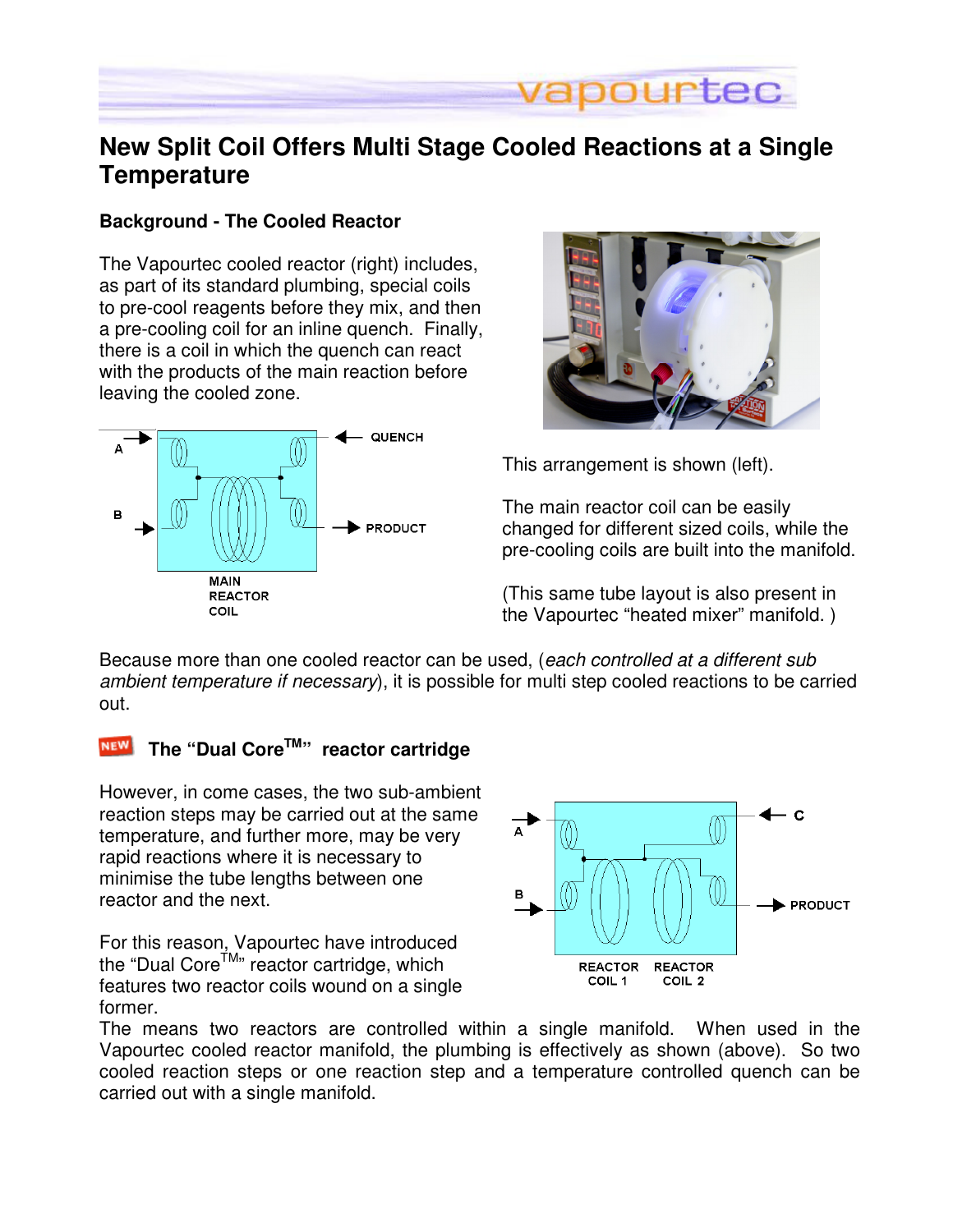# pourtec



**The Dual CoreTM cartridge is a simple drop in replacement for the standard cooled reactor coil usually supplied with the cooled reactor** 



**Plumbing the colour coded tubes into the cooled reactor manifold is straightforward** 

## **FAQ**

- **Q When is the Dual CoreTM reactor available ?**
- A Immediately
- **Q What are the constraints on the two coils' reactor size ?**
- A The two coils in total must not exceed 10ml volume.
- **Q What size coils are available ?**
- A The split coils are available to order. So for example 5:5 or 1:9 etc.
- **Q What will I need to use the dual core cartridge ?**
- A A standard Vapourtec cooling module and at least one cooled reactor manifold
- **Q Can I change the sizes of the built in pre-cooling coils in the cooled manifold?**
- A No, just the cartridge containing the reactor coil(s) is user changeable.
- **Q Can I used the Dual CoreTM to carry out two heated reaction steps in a single conventional heated reactor manifold ?**
- A No, the conventional heated manifold does not have the correct plumbing and integral mixers.
- **Q Is there a Dual CoreTM available for "heated mixer" reactor manifolds.**
- A Vapourtec offer a "heated mixer" reactor manifold which has the same internal plumbing as the cooled reactor but is for use at above-ambient temperatures. And yes, the DualCore™ can be used in conjunction with this, in exactly the same way it can be used with the cooled reactor manifold.